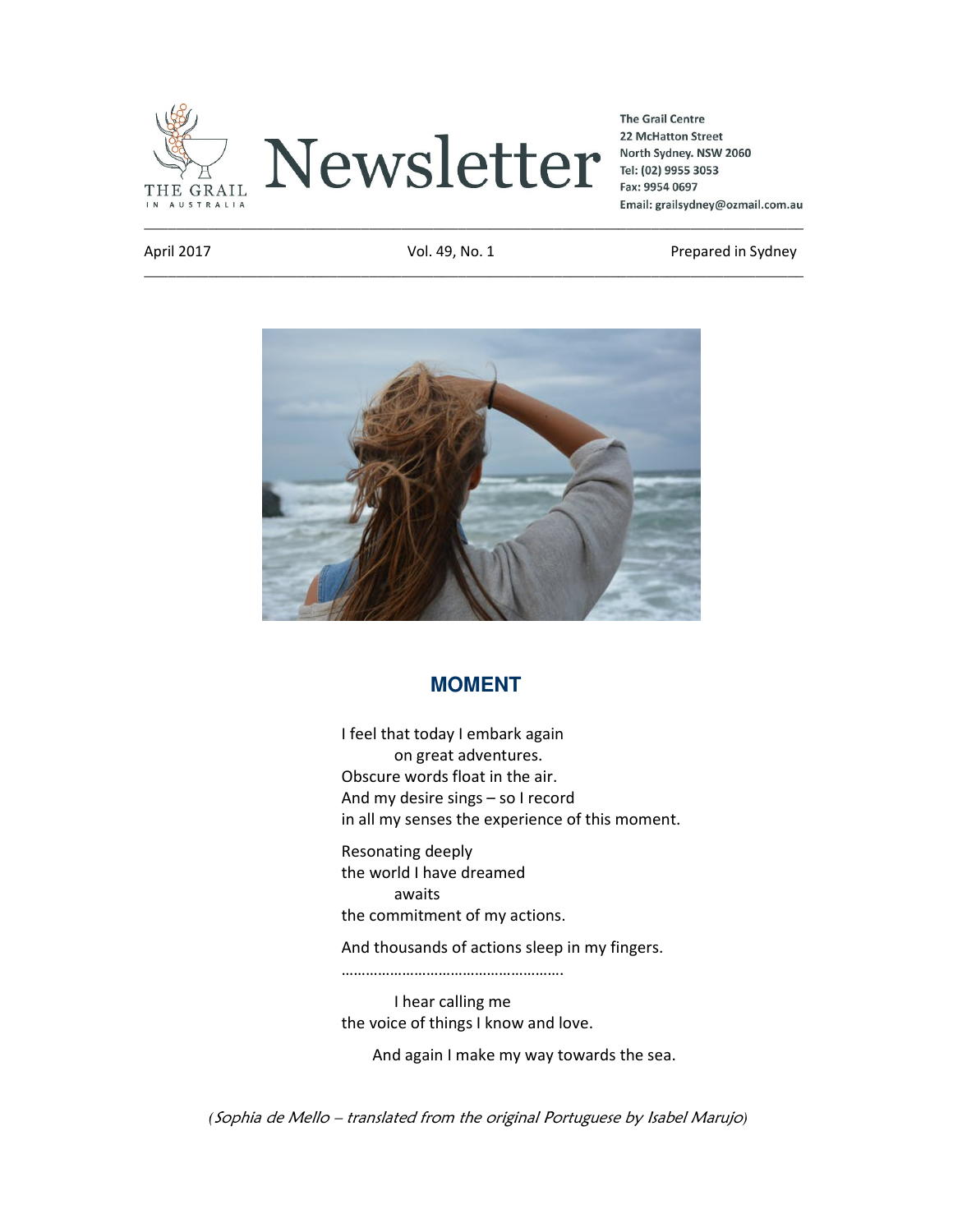## **Contents**

| <b>MOMENT</b><br>Sophia de Mello            |    |
|---------------------------------------------|----|
| <b>NEWS FROM HERE AND THERE</b>             | 3  |
| Melbourne                                   | 3  |
| Sydney                                      | 5  |
| <b>Brisbane</b>                             | 9  |
| <b>MY CAMINO</b><br><b>Geoffrey Gemmell</b> | 11 |
| <b>Excerpts from IGNATIUS THE PILGRIM</b>   | 17 |

Andy Bullen, SJ

#### **Publications**

**A Personal Journal** - \$10 per copy

When you buy one, you gift one to a prisoner in a NSW Correctional Centre Contact grailjournal@ozemail.com.au

### **Global Justice Overcoming Poverty Bulletin**

4 pages of short up-to-date reports and articles. Free by email To receive a copy, contact grailsydney@ozemail.com.au

**Pacific Outlook**  4 pages on economic, social and environmental issues of the small island nations of the Pacific Free by email To receive a copy, contact grailsydney@ozemail.com.au

## **Addresses**

The Grail Centre 22 McHatton Street North **Sydney** NSW 2060 Tel: 02 9955 3053 Fax: 02 9954 0697 grailsydney@ozemail.com.au Andrea Venier 2/25 McBean Street Clayton VIC 3068 (**Melbourne**) Tel: 03 9548 9432 avenier@bigpond.com

**Townsville**:

New contact TBA in 2017. Meanwhile ref. Sheila Hawthorn at the Sydney address above.

14 Carawatha Avenue Ferny Hills **QLD** 4055 (**Brisbane**) Tel: 07 3351 5390 vidler\_herbert@aapt.net.au

Jill Herbert

**Grail Australia website:** www.grailaustralia.org.au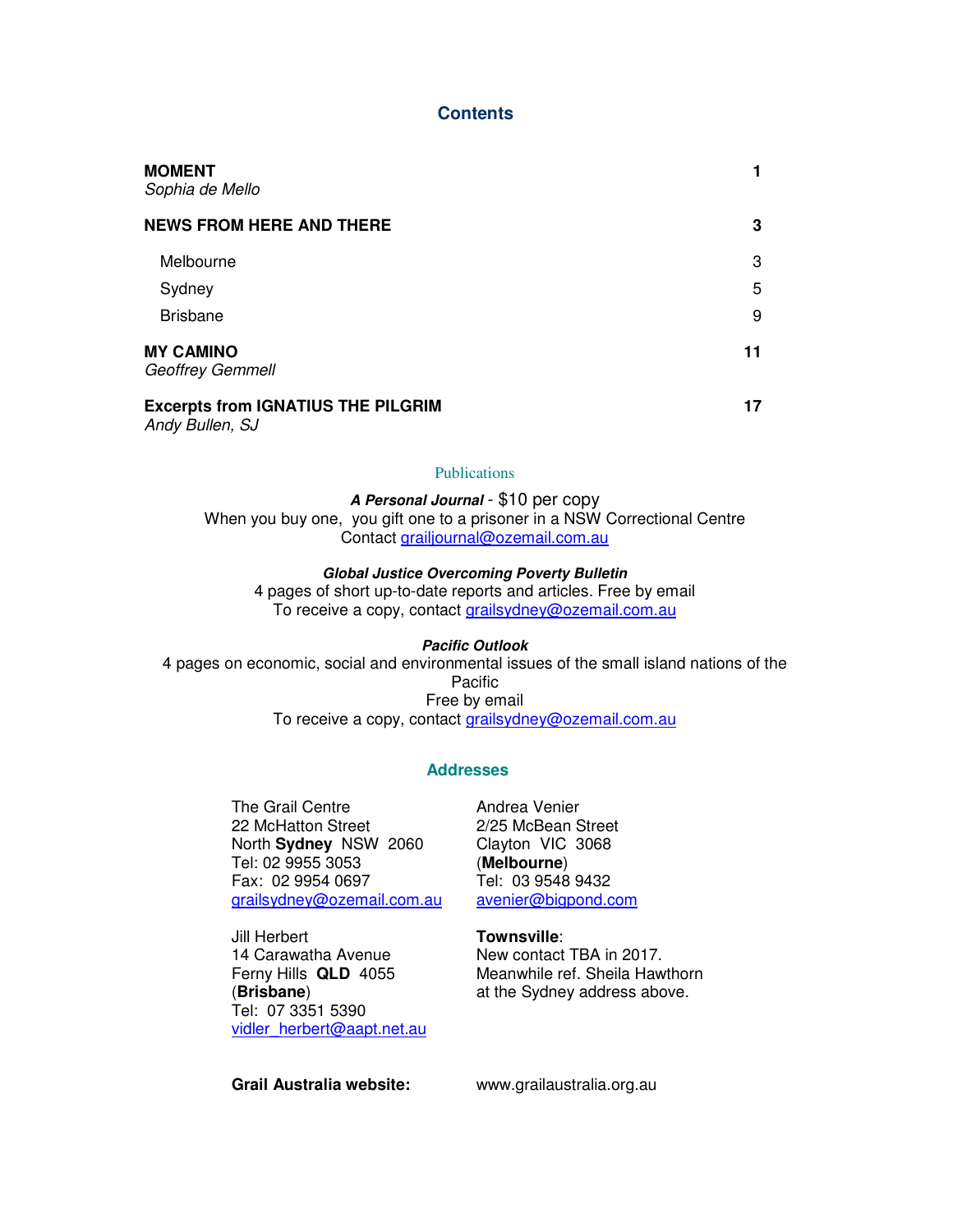## **NEWS FROM HERE AND THERE**

### **Melbourne**

*Make a joyful noise to the Lord, all the earth! Sing of his name, give glory to His praise. (*Psalm refrain sung at Orthodox Easter celebrations*)* 

It has been another busy start to the year, with quite a few events, some comings and goings of visitors and moving on of members and friends.

Sadly, the year started with the death of a dear friend of the Grail, Ed Curmi. His funeral was a wonderful celebration, held at the ecumenical chapel at the old Good Shepherd Convent in Abbotsford in January. Ed was a kind and generous friend and supporter of the Grail and many of its members for over 60 years. Ed was also a huge support to Pat and Joanna in later years until he became too frail himself. We were pleased that Ann Niall, Alice and Kevin Ley, and Rita Flipo were present to celebrate his life.

In January, we welcomed Christine Reynolds from the Sydney Grail group with a lovely lunch at Ann Niall's. Christine was able to give us an overview of her stay with the inspiring Grail groups in the Netherlands, Belgium and Germany. We hope to see Christine more often when she visits Melbourne, as she did for the Pace e Bene program, discussed below.

We recommenced our *lectio divina* sessions at the beginning of February (on Thursdays this year) with the Gospel of John. We continue to find these gatherings spiritually and socially nourishing, but are concerned for the health of some of our members who have been unable to attend the meetings regularly.

Our regional meetings, the first held in early February, have been preoccupied with the discussion of the many events planned for this year, as well as giving input for the National Strategic Planning Meeting being held in Brisbane in May.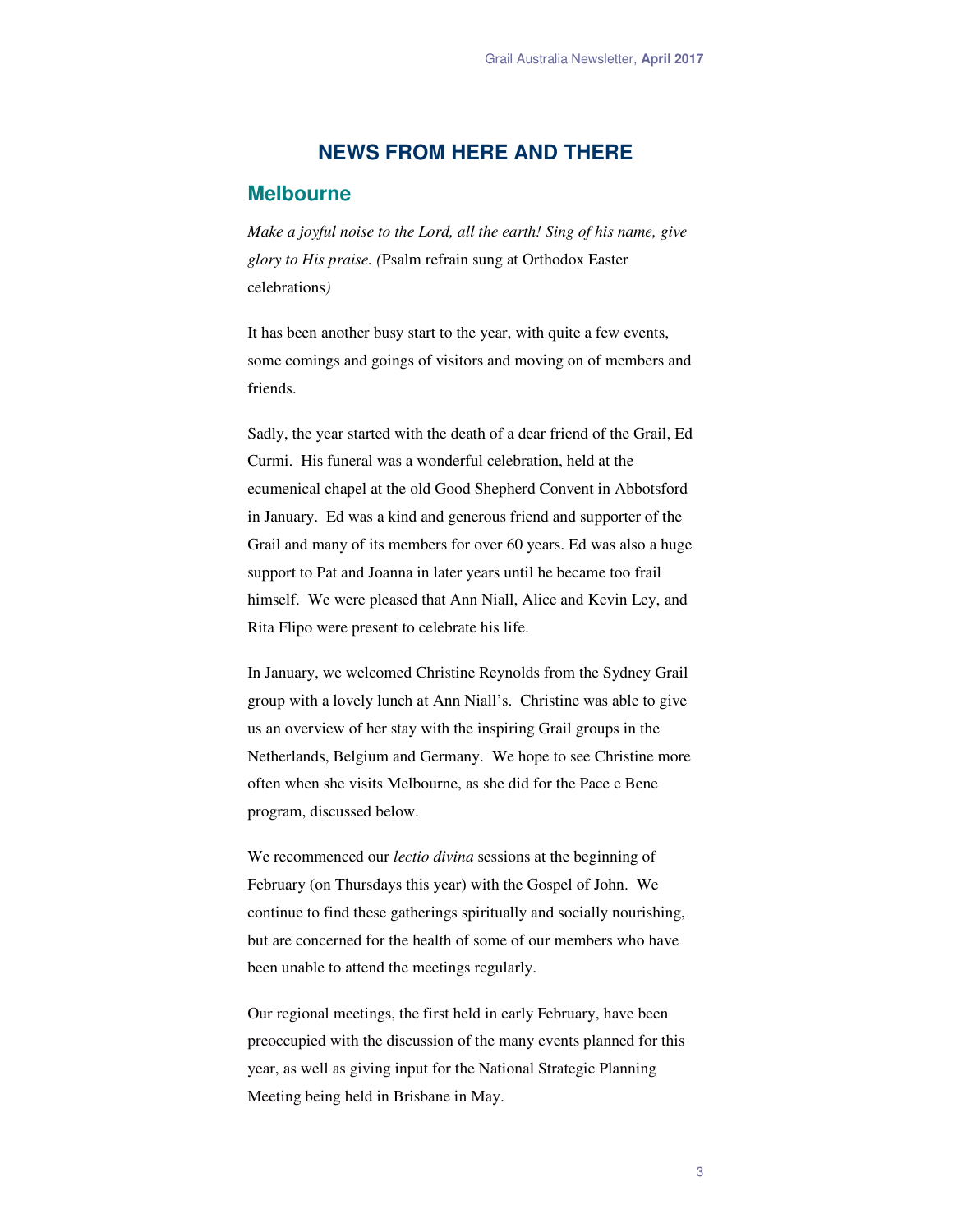On the second weekend in February, we enjoyed the company of Ann Aboud, Tricia Gemmell and Anne Day for the first National Team meeting of the year. Along with a productive meeting, our interstate visitors were able to spend time with their hosts, Genny, Ann and Andrea, and visit Pat, Joanna and Rita, as well as relax over a delicious meal at a local Thai restaurant.

In March, Irena and Kevin Dunn and Andrea attended an evening at Immaculate Conception Church in Hawthorn on 'Women's Life Stories' about their journeys in spirituality. Irena and Kevin were also impressed with a series on the Gospels at the same venue during Lent.

Sarah Mabanja from Kenya and Ruth Crowe from Sydney joined us for our April meeting. They were able to give us some insights into their experience of the *Non- Violent Interfaith Leadership* program held the preceding week at Amberley. Organised by Pace e Bene, of which Lauren Lockwood-Porter is a member (she was also a presenter in the program), we were pleased to have these Grail members participating along with people from various faiths and cultural backgrounds around the country and overseas. Fortunately, Sarah had finally got her visa approved with the support of Fran Warner (Sydney Grail) and Dale Hess of Pace e Bene. Sarah and Ruth joined us for the Lenten reflection and in the evening for Lauren's birthday celebration. Lauren and Mark hosted Sarah and Ruth for their stay in Melbourne. We will see Sarah again in late May, following the Strategic Planning meeting when we look forward to sharing one another's understandings and experiences.

Prior to the Non-Violence program, a weekend retreat was held which Lauren, Mark and Andrea (in part) attended. It was a great opportunity to meet and share with like-minded people on a spiritual path to peace.

Our first ecumenical activity this year was a gathering to honour the Russian Orthodox Easter. Mark Lockwood hosted us at 'Hesed' with a beautiful display of Easter eggs, icons and photos and an informative explanation, comparing Orthodox and Roman Easter celebrations. We began and ended with a sung ritual and the psalm refrain I quoted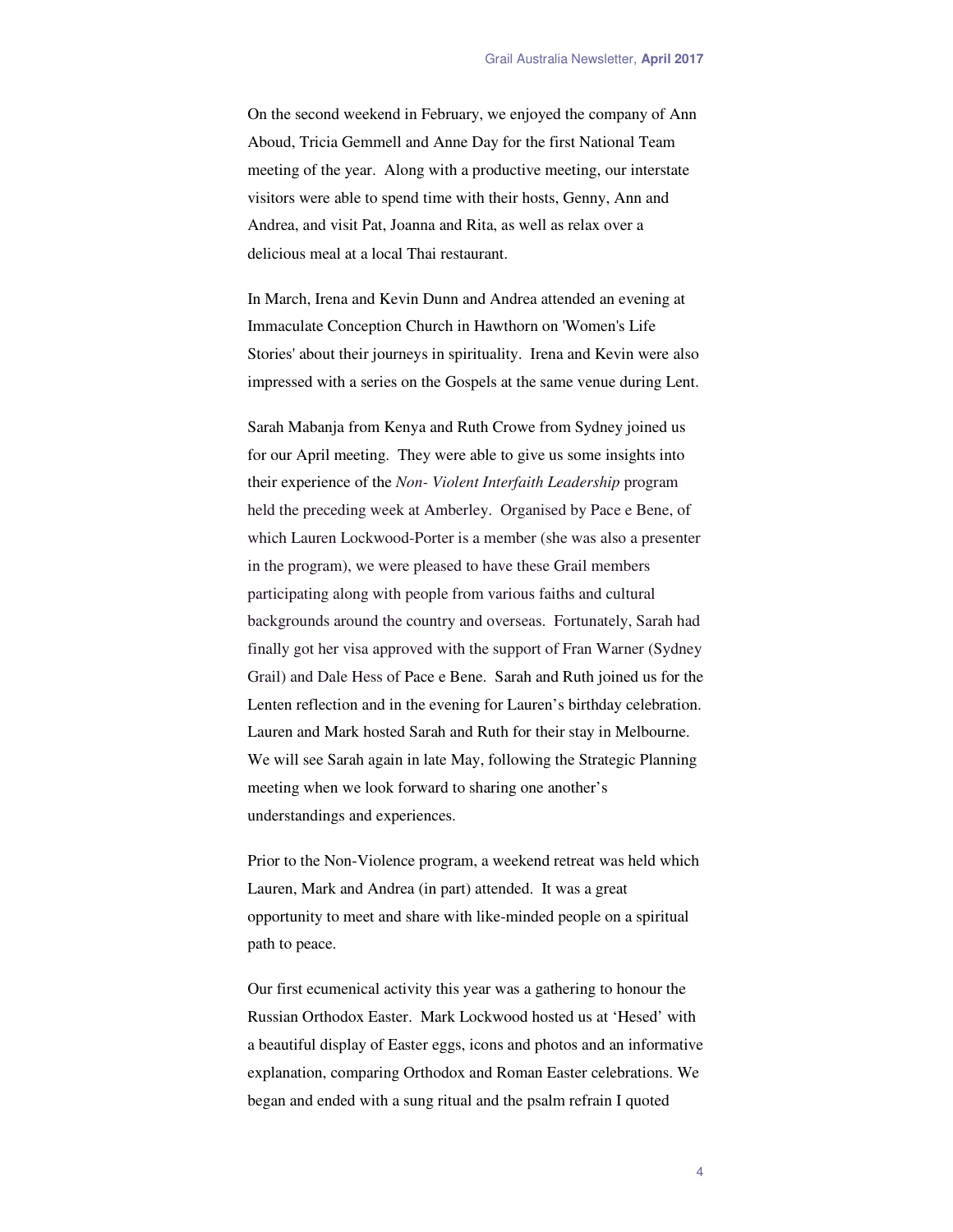above. Irena Dunn was also able to contribute some of her own knowledge and experience. Then we shared an authentic Russian Easter brunch, provided by Mark, Irena and Andrea.

Pat and Joanna continue to manage their health with fortitude, as does Mary Considine who is a friend of long standing. We ask for your prayers in support of ill members, including Clare Price who is about to undergo another procedure on her eyes.

We wish Barbara and Jim Erskine all the best in their move back to Queensland and thank Barbara for her friendship and contributions as a member in the south!

In conclusion, we have been working on completing the production of some Grail greeting cards and shall soon have them available for members to use as gifts and 'thank you' notes.

A Happy Easter season to you all!

*Andrea Venier* 

## **Sydney**

The Sydney Centre opened as usual at the beginning of February after the summer break and in time to make the final preparations for the public programs we planned for the early months of the year. Our monthly meetings of members always include an hour of reflection and we are grateful to Mishka Jambor for accepting our invitation in March to present her insights into the 'darkness' that Mother Teresa of Calcutta is said to have endured for 50 years of her life.

For five Thursdays during Lent we took up the theme of *Pilgrimage* as a metaphor for the spiritual journeying that we all do through life. (Elsewhere in the Newsletter you will find two texts from this program: some poetic reflections and a personal account of the experience of walking the Camino across the French Pyrenees to Santiago de Compostela.) The sessions dwelt on the practice of pilgrimage in Australian aboriginal culture and in Christian and Muslim traditions; also on the associated spiritual practice of the labyrinth, which, along with pilgrimage, has become a popular activity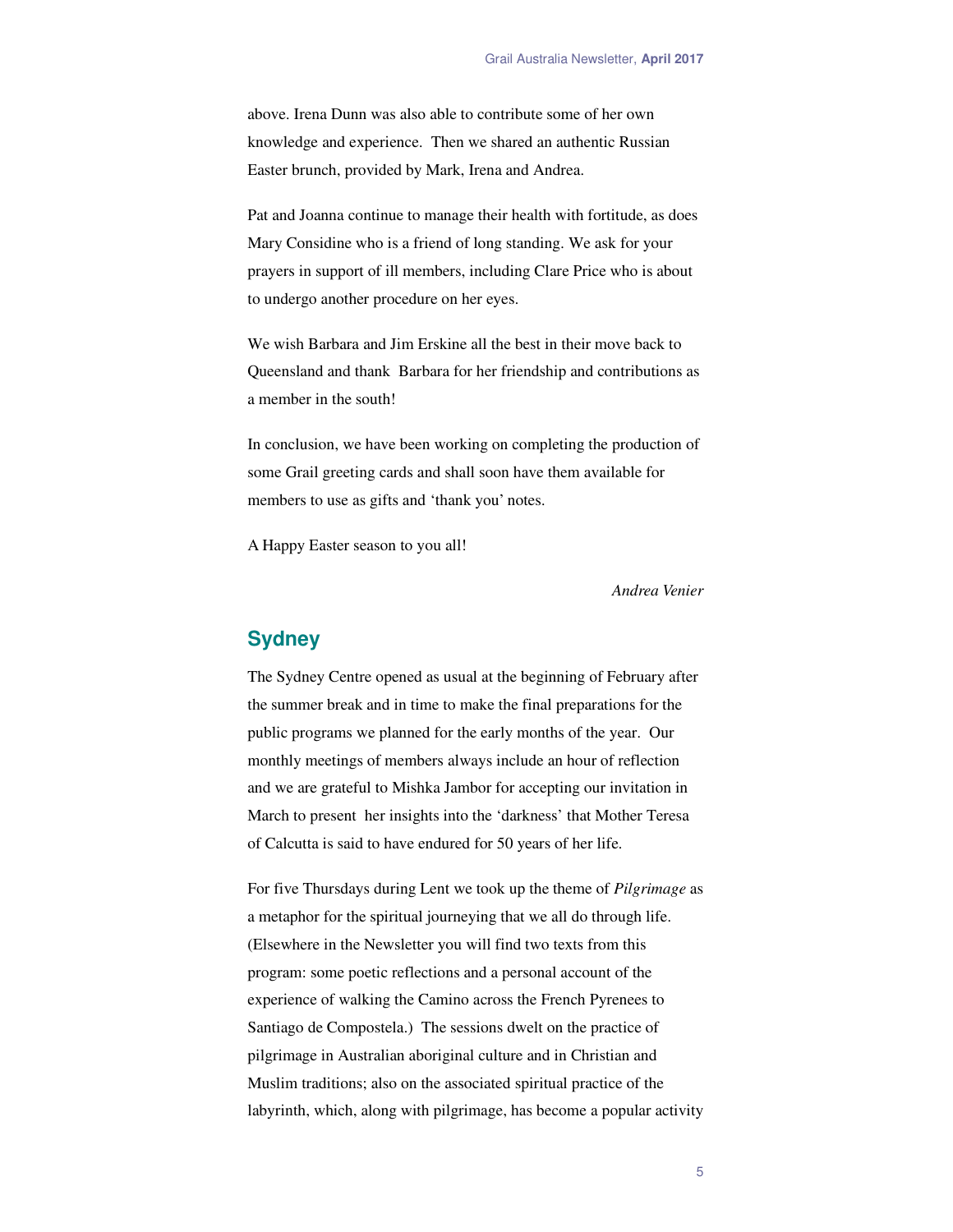today for increasing numbers of people, whether of religious faith or not. Participants left for home on the last night very much enriched and grateful to the twelve speakers who raised our spirits beyond our expectations.

6th May is World Labyrinth Day. Two of our speakers have organised events: Emily Simpson, who is responsible for a labyrinth being built in Centennial Park, has invited anyone who is interested to walk 'for peace and unity'; and Donna Mulhearn is officially opening her Retreat Centre in Woodford in the lower Blue Mountains, where she has two labyrinths, one in the classical style and the other in the form of a Celtic triple spiral.

Also during Lent, Tricia Gemmell led three Saturday sessions, 10 am - 2 pm on *Ecological Conversion*, to which Pope Francis called us all. Participants explored what was being asked of us referencing the work of such eco- theologians as Thomas Berry, Elizabeth Johnson, Denis Edwards and Sallie McFague.

Long-running programs, such as *Food for the Soul* weekly on Wednesday evenings,  $7.30 - 9$  pm, and the bi-monthly reflections on Tuesday morning, 10 am – 12 noon, reconvened for the year. On Wednesdays we are still reading and reflecting on the Gospel of John. On the Tuesdays, the basic text is *The Grace in dying: How we are transformed spiritually as we die,* by Kathleen Dowling Singh, who sees a clear correlation between the inner journey of the dying process and the spiritual journey to which she believes we are all called.

On 29th April, our meeting room was again filled with men and women interested in the session, *Let's Talk about the Anzac Myth,* led by Rev. Michael Barnes from the Uniting Church in Gordon. There was vigorous discussion on the religious, cultural and political content of the Anzac myth; on questions of national identity and the role of war in our society; and on making peace the ultimate national goal.

We have welcomed back to the Centre long-time friends who have been convening monthly meetings here regularly over several years, in particular, Joyce Kornblatt, an inspired facilitator of a creative writing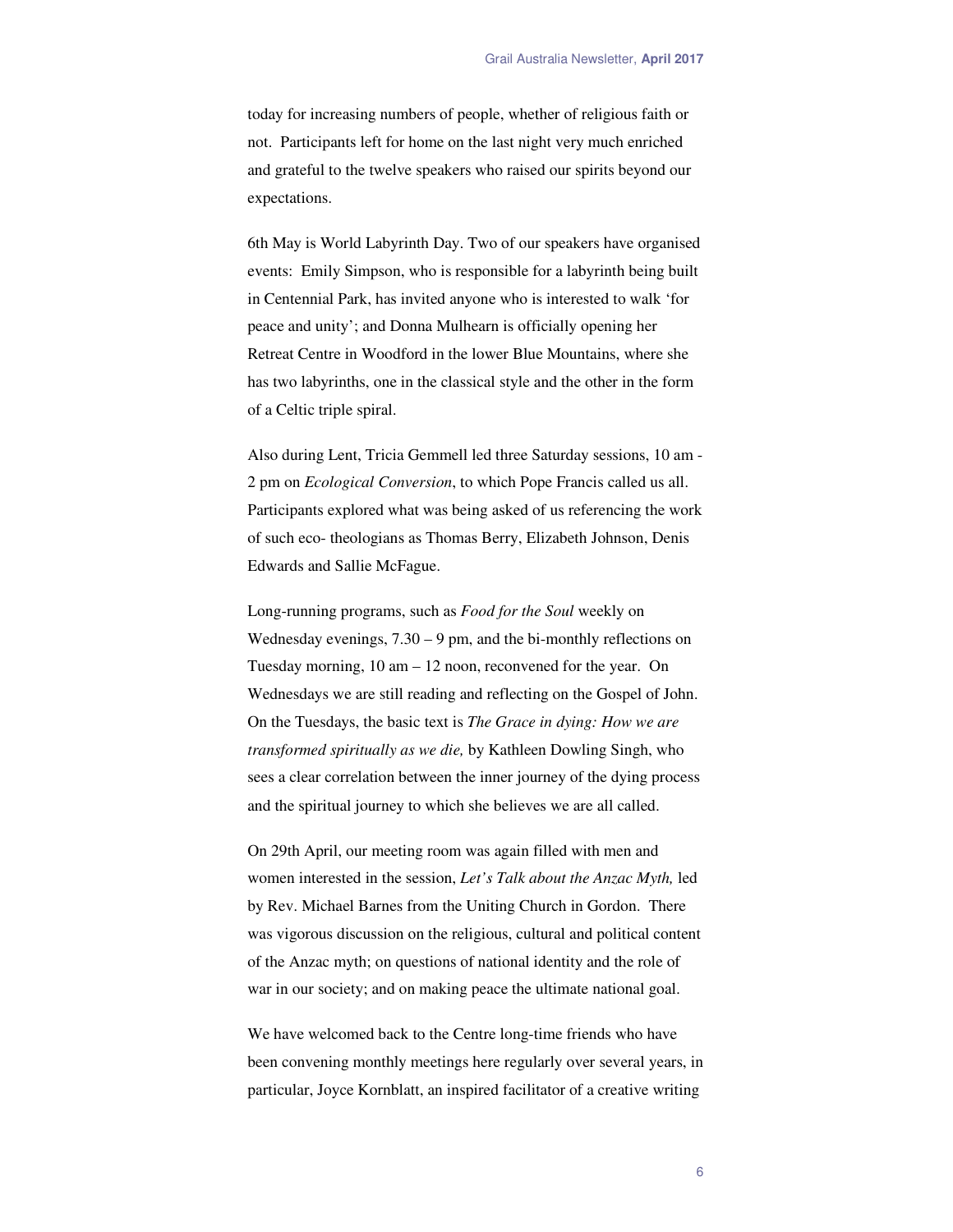workshop, and Sophie Guest, herself a gifted writer, with her spiritual reflection group.

The Book Club, always the first to meet in the New Year, gathered towards the end of January and has been doing so in the months since. The book for May is *Those Who Come* After by Elisabeth Holdsworth.

We are delighted to have had staying with us for a few weeks, *Sarah Mabanja* from the Grail in Kenya. Sarah is in Australia for a threemonth experience and will be spending time in Brisbane and Melbourne also. She arrived just in time for a workshop on living non-violently, organised in Melbourne by Pace e Bene and will be an observer at the national Strategic Planning meeting in Brisbane at the end of May. Here, she has participated in the Centre programs; and various members have taken her to other projects and locations around the city and met with her for discussion on topics of concern and interest.

We recently welcomed *Narelle Tasker* into the 'Avila' household for six months. Narelle, a specialist nurse, came to the Centre for the first time to attend the Lenten program. And an unexpected joy was the arrival in Sydney at the end of April of *Lucy Kelly* from Gillingham in Dorset, England, for a short reunion with family and friends. Her nephew, Ben, is to be married in Melbourne on Saturday 6th May, and she flies home early the next day. Lucy continues her community based social work now in lovely Sherborne.

As representatives of The Grail in the Faith and Ecology Network (FEN), Sheila Hawthorn and Alison Healey have attended two critical meetings of this multi-faith project in February and April. The first was a weekend at the Rahamim Ecological Learning Centre, a project of the Sisters of Mercy, in Bathurst. Neil Davidson, a skilled and sensitive facilitator, guided the group through a process of exploring options for the Network's future. The Columban Mission Institute (CMI) took the initiative to create FEN and has sustained it up till now, but the CMI will, sadly, be no more after September this year. FEN urgently needs to secure its continuance and this weekend was a first major step towards this goal. We reviewed FEN's history, heard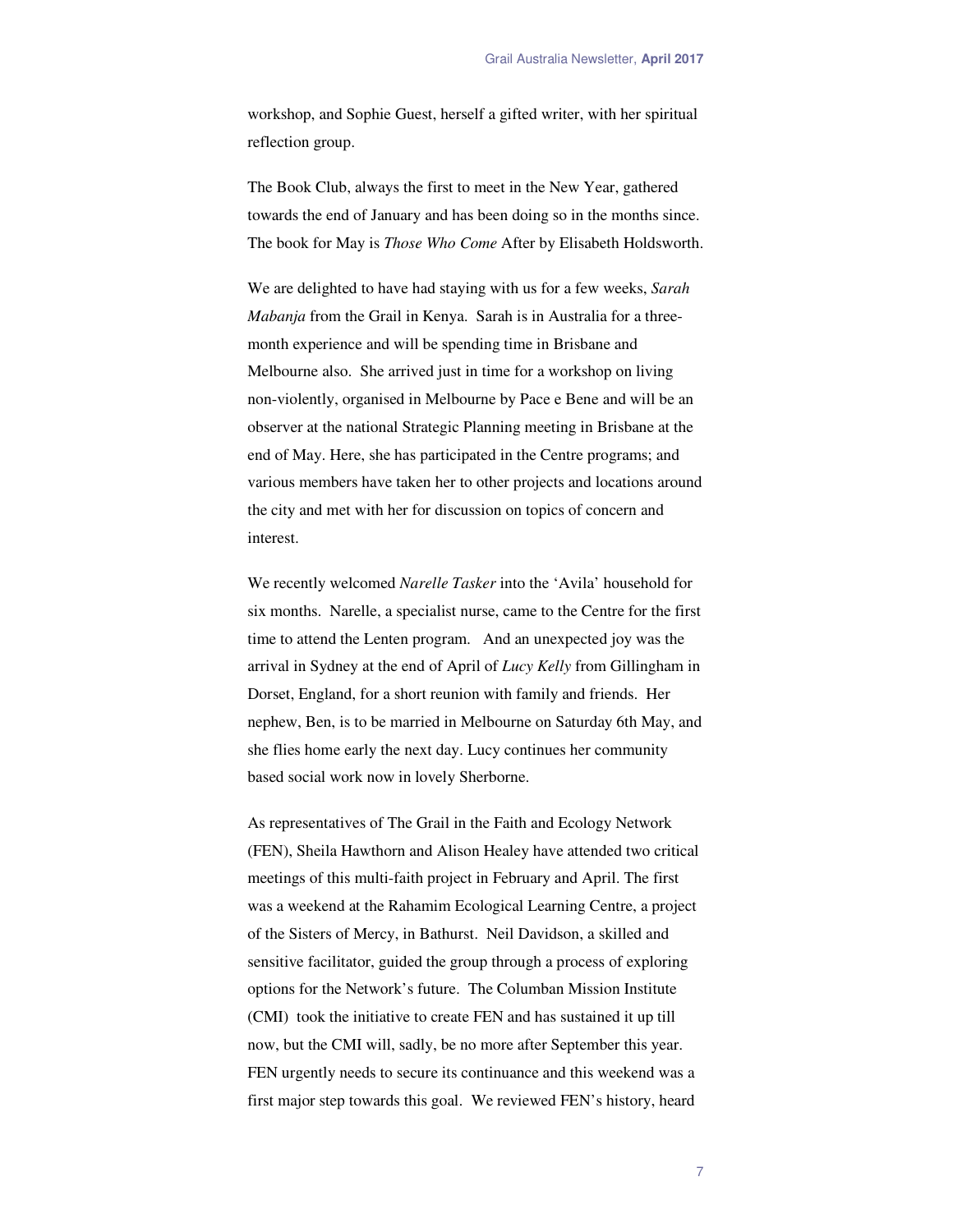one another's stories of involvement, reflected on FEN's vision and mission, imagined possibilities and affirmed our ongoing commitment. The spirit of the meeting was uplifting, the natural and spiritual environment of Rahamim and the hospitality of its staff contributing much to all that was achieved. There has since been a larger Stakeholders' Meeting at the Australian Catholic University campus in North Sydney, where practical planning was progressed further.

The Australian Fair Trade and Investment Network (AFTINET), in which The Grail is also represented in the Working Group, will hold its annual fund-raising dinner at a Turkish restaurant in Surry Hills on 16th May. AFTINET depends entirely on the support of community organisations and individuals to fund its challenging work for justice in trade agreements. The range of AFTINET's work extends from expert and reliable research to public education through forums, rallies and contributions in various public media to lobbying decisionmakers at the Federal and State levels of government. AFTINET also works in cooperation with similar networks in other countries.

Some major repairs to 'Avila' continue this year – inevitable after 80 years of existence. There would be more to repair if the original building had not been so very well designed and constructed. So, we have been visited by a structural engineer, a project manager, roofers, builders, plumbers, fencing contractors and tree surgeons. By the way, the kitchen radio, the toaster and the dishwasher all died this year, too. We hope 2017 will see the end of our troubles.

Finally, a moving response from an inmate in a New South Wales prison, who was given, by a religious sister who ministers in his prison, a copy of the Personal Journal we produced last year. We were so heartened by the message he sent to us through the pastoral worker that we want to share it with you. He wrote: 'As an inmate of a Correctional Centre, I write to express my gratitude for your journal, and the comfort it has given me and especially my mother. She is quite elderly and the ordeal of going through security searches, etc, would be a severe threat to her health, if she were able to visit me. But with your journal, I can cut out photos and the associated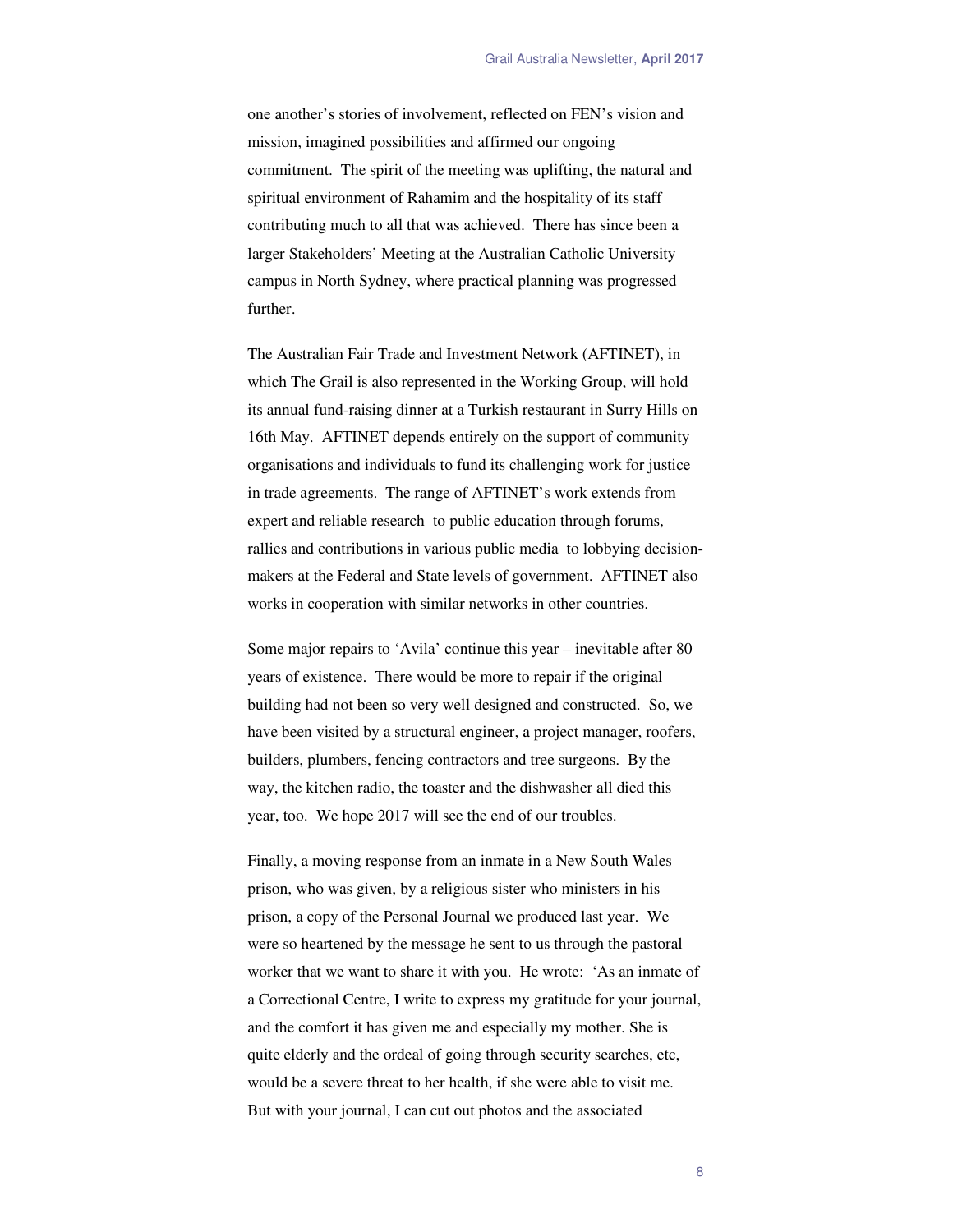quotations and send them to her with my weekly letters. I know she is touched by the thoughts and words of wisdom in the journal. One day when I am released, I look forward to assisting organisations such as yours who provide solace to inmates, in any way I can. God bless all of you.'

We pray God's blessing on him and his mother too. We have one more parish sale to organise and the distribution of this second edition of the journal will be completed.

May you know the abundance of God's blessing in this Easter season.

*(The NSW Grail group)* 

## **Brisbane**

Easter greetings to each and all.

Most of us in Brisbane have dried out after the impact of Cyclone Debbie. She spread her fury widely. Such devastation and tragedy around Queensland and northern NSW – our hearts and prayers are with all those struck by the wind and water she brought. Mary Omedo saw scenes of Debbie's destruction on the news in the Netherlands and contacted Mary Nelson to check if everyone was OK. Thank you, Mary.

The Brisbane Grail group began 2017 activities by gathering at the home of Jay and Dudley Scoullar to reflect, hope, plan, eat and share. Jay provided a magnificent spread, as she always does, and Dudley made sure everyone was comfortable with a cool drink. We had asked Jay to host a lunch at the beginning of the year, rather than in Advent as she has done for many years. As it happened this coincided with discussions about strategic planning and Diana Girle joined us to launch the process. We then reflected on things we hoped for this year and prayed together.

We are currently assisting Ann Aboud and the National Team to plan the national Strategic Planning weekend in May in Brisbane. We look forward to meeting and working with Grail members from other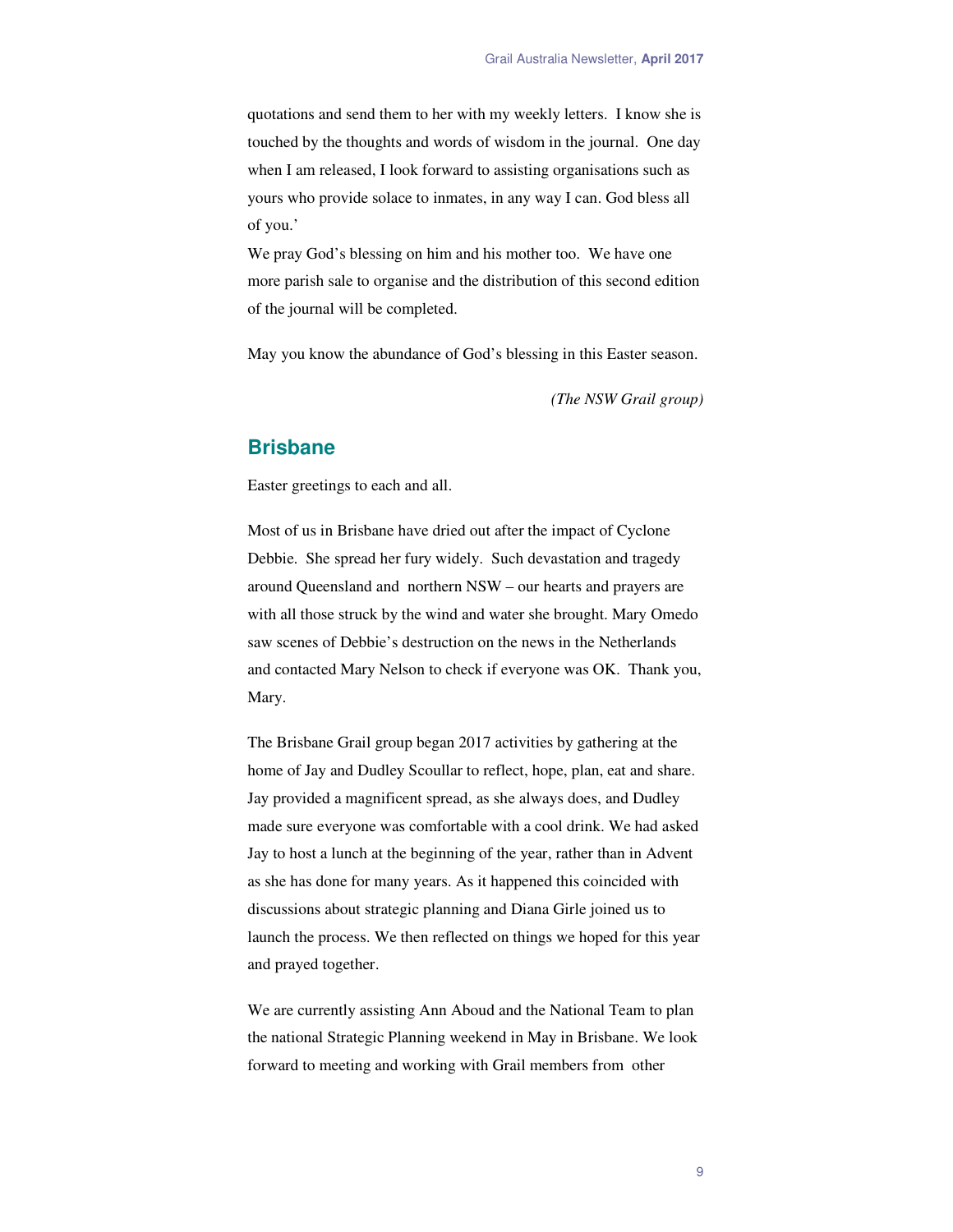states. Helen Jeffcoat is putting her wonderful creativity to work yet again to surprise us all.

Currently we are reading and reflecting on living, dying and transformation from *The Grace in Dying* by Kathleen Dowling Singh*.*  Many lively discussions have taken place on ideas and issues raised.

Jan O'Donoghue has completed a history of 'Ballybrac', the Grail Centre in Mackay from 1954 to 1984, relying heavily on the research and initial draft made by Dinny Culican Ward some years ago. Jan will be speaking on this history to the Catholic Historical Society at the Francis Rush Centre, St Stephen's Cathedral on 1st August, 5.30 pm.

We have been blessed to meet Olive Rusera and her daughters recently arrived in Brisbane. As many in Sydney know, Olive and her husband, Dio, and family are from Rwanda and settled in Sydney when they arrived in Australia. Josephine Vidler, Jill's daughter, has met up with the eldest daughter, Naomi, at the University of Queensland to help her find her way around. We all look forward to getting to know Olive, Dio and their daughters as they establish themselves in their new home. We are also very fortunate to welcome Barbara and Jim Erskine as new residents in Brisbane. Barbara was able to attend the first meeting for 2017 at Jay's home and the most recent meeting at Ann's home. Most of us have known Barbara for a long time and look forward to her involvement in our Brisbane group. We are looking forward to catching up with Consy Sakaria, a Grail member from Townsville, when she travels to Brisbane for work after Easter.

Mary Mennis obtained a few more copies of her recently published book**,** *Rempi to Rebiamul: Missions from Madang to Mt Hagen, 1896 to 2016*and Grail members were delighted to be able to purchase them. Mary is working on another book titled, *Lakatoi*, which is the name of the large trading canoes once used in the Port Moresby area.

Maggie and Reto Jenatsch and Claudi had occasion to celebrate recently when their son and brother, Bruno Musrau, married his long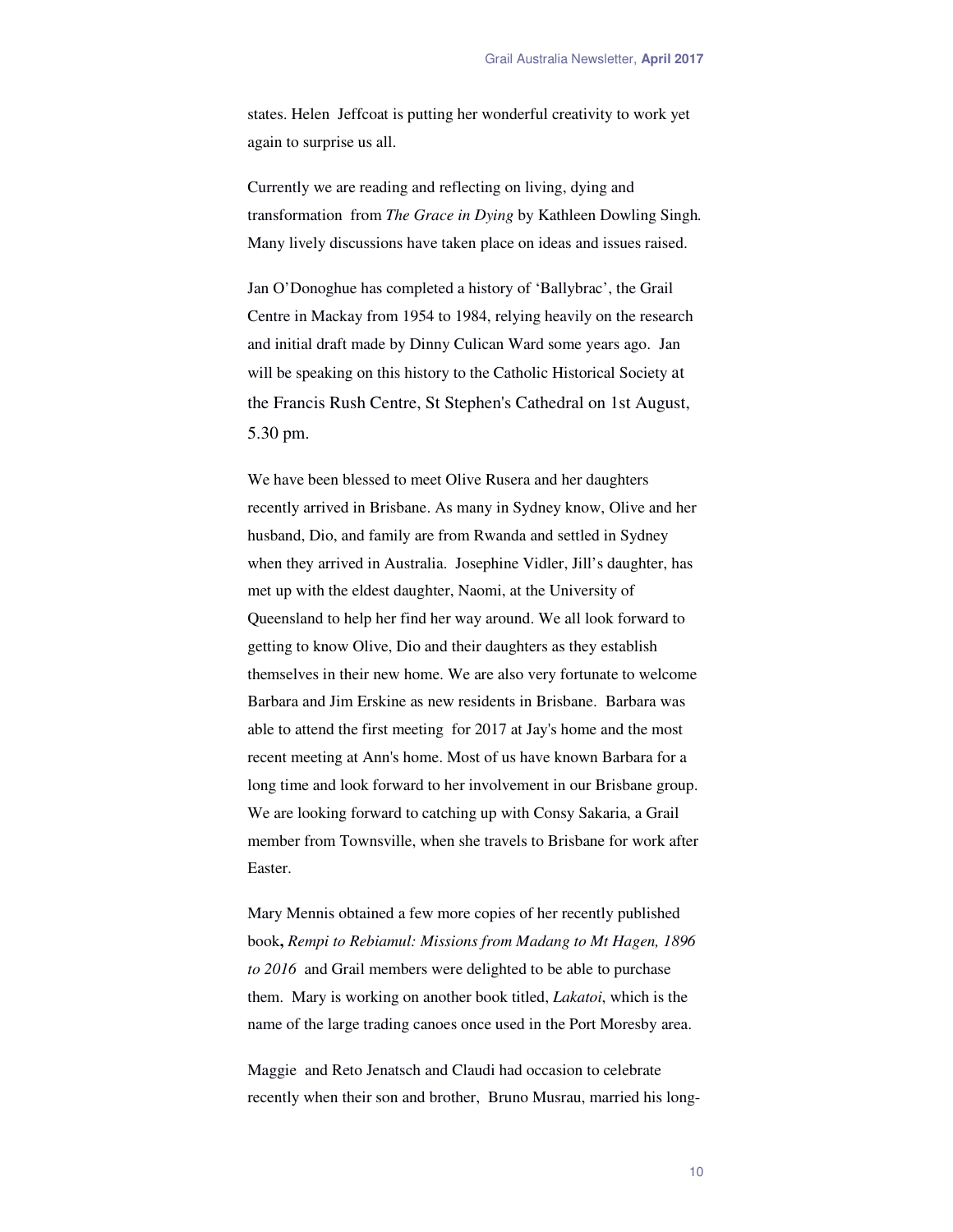term partner, Cassie. Their lovely children, Teara, Elarni, Soriah, Stanley and Mahali, aged 15 years to 8 months, delighted in the occasion. Jill Herbert and Pat Vidler joined Maggie and all the family to celebrate this happy time.

Mary Nelson attended an International Women's Day evening panel discussion, where many women shared their bold moments to reflect the theme, 'Be Bold for Change'. Mary continues to share life with the Iraqi family she has come to know well. Ann Aboud participated in a workshop on Non-violent Action for Climate Justice, hosted by the Australian Religious Response to Climate Change (ARRCC) at the Multi-faith Centre at Griffith University on 8th April.

Some of our members have travelled, are travelling or will travel shortly. Ann was recently in Vietnam and was shocked by some of the stories from the Vietnam war she heard there. Elizabeth Lancaster is currently in London and will be taking a river cruise in Europe. Jay and Dudley will travel to the USA and achieve their dream of visiting Alaska. And Mary Anne Baillie is going to Darwin and Arnhem Land taking The Ghan to Adelaide, before making her way back to Mackay.

 We wish everyone the blessings of the Risen Christ in this Easter season. May your hearts be open to new joys and new possibilities.

*Jill Herbert* 

# **MY CAMINO**

by Geoffrey Gemmell

*Geoffrey's moving presentation during the Lenten reflections at the Sydney Centre is here edited for the Newsletter* 

*Camino* means in Spanish and Italian *I walk*. It is also a noun, meaning *journey* or *way*. I did not consciously start my *camino* as a pilgrimage; for me it was a challenge and a walk, a very long walk. But now I accept that my *camino* was a pilgrimage. It was more than a trip or a journey. It had a profound effect on me so that I feel called to help others less fortunate than myself.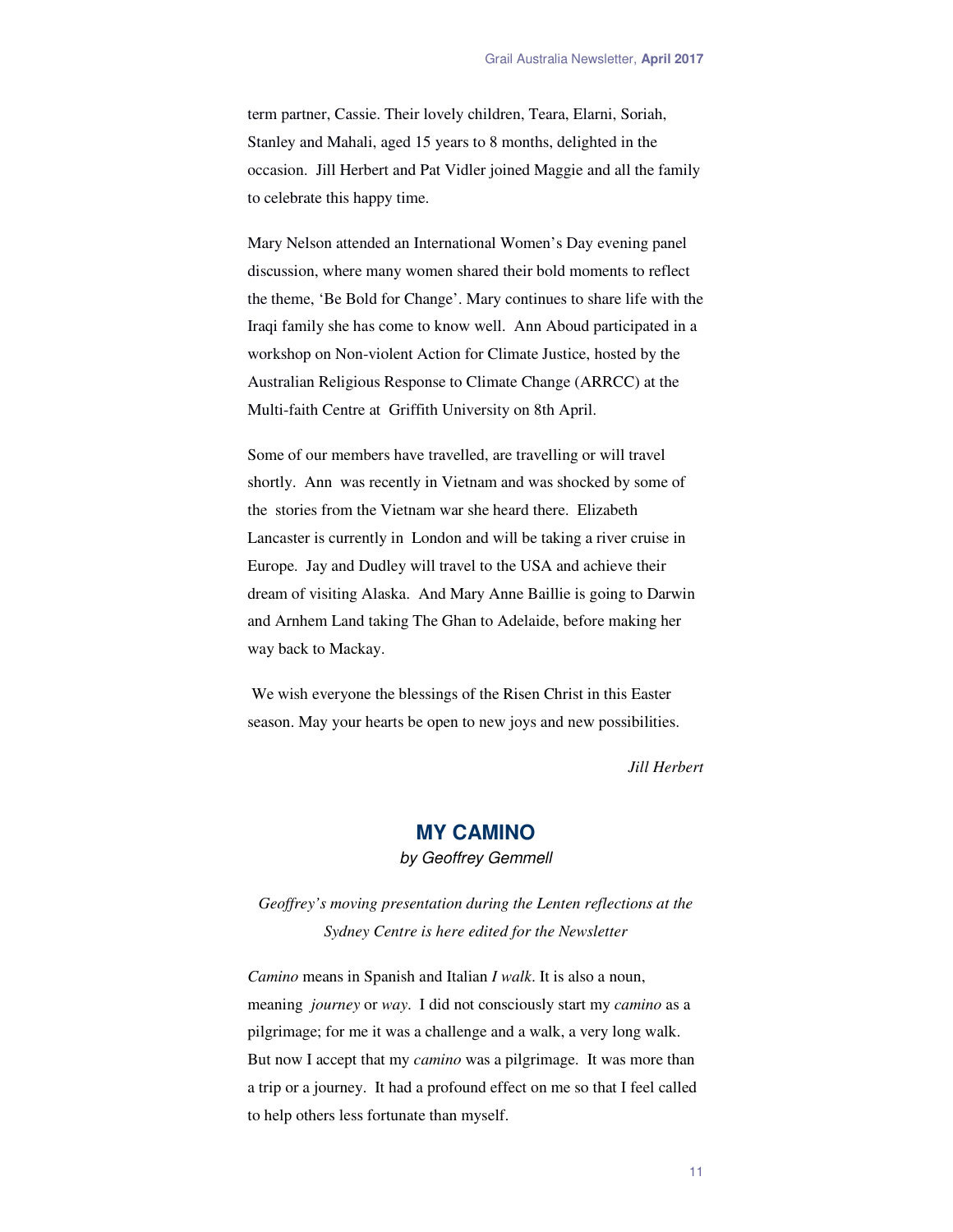#### **What is a pilgrimage?**

To my mind, one of the essential aspects of a pilgrimage is that it involves walking. Another aspect is drawn from the derivation of the word *pilgrim*, which comes from the Middle English word *pelegrim*, from the mediaeval Latin word *peregrinus* which means *foreigner.* So, being in a place that is unfamiliar is another important part of pilgrimage.

Pilgrimage also requires, I think, going to a sacred place. My experience is that the sacred place is not necessarily a famous church, or a shrine, or an acknowledged centre of holiness.

To my enormous surprise, I felt a great sense of disappointment when I reached Santiago de Compostela. I'm not sure why. It may have been that the cathedral was clad in scaffolding or the commercialism of the city. Perhaps, because my journey had come to an end, and that of itself was a cause of disappointment. Interestingly, John Brierley, the author of a number of books on various Caminos to Santiago, anticipates that the pilgrim may feel disappointment on arrival. He says this:

 '*Entering the cathedral can bring tears of joy…or disappointment. Whatever our individual reaction, it is absolutely valid in that moment, so honour it.*'

 I love the beauty of God's creation, so for me the sacred place on the Camino was the ocean that envelopes Fisterra, ('Land's End') where I ended my walk. To arrive there was a truly wonderful experience, my spirits lifted and I was overcome with joy. There was no sense of the disappointment I had felt at Santiago. Here I encountered the presence of God in nature rather than in man-made buildings.

It was the journey itself, the places I visited, the people I met and the experiences en route that were such an important aspect of my Camino. How you journey along the way, I suggest, affects the impact of the pilgrimage on your life.

I think another essential element of being a pilgrim is to be stripped bare, at least as bare as possible, both physically and metaphorically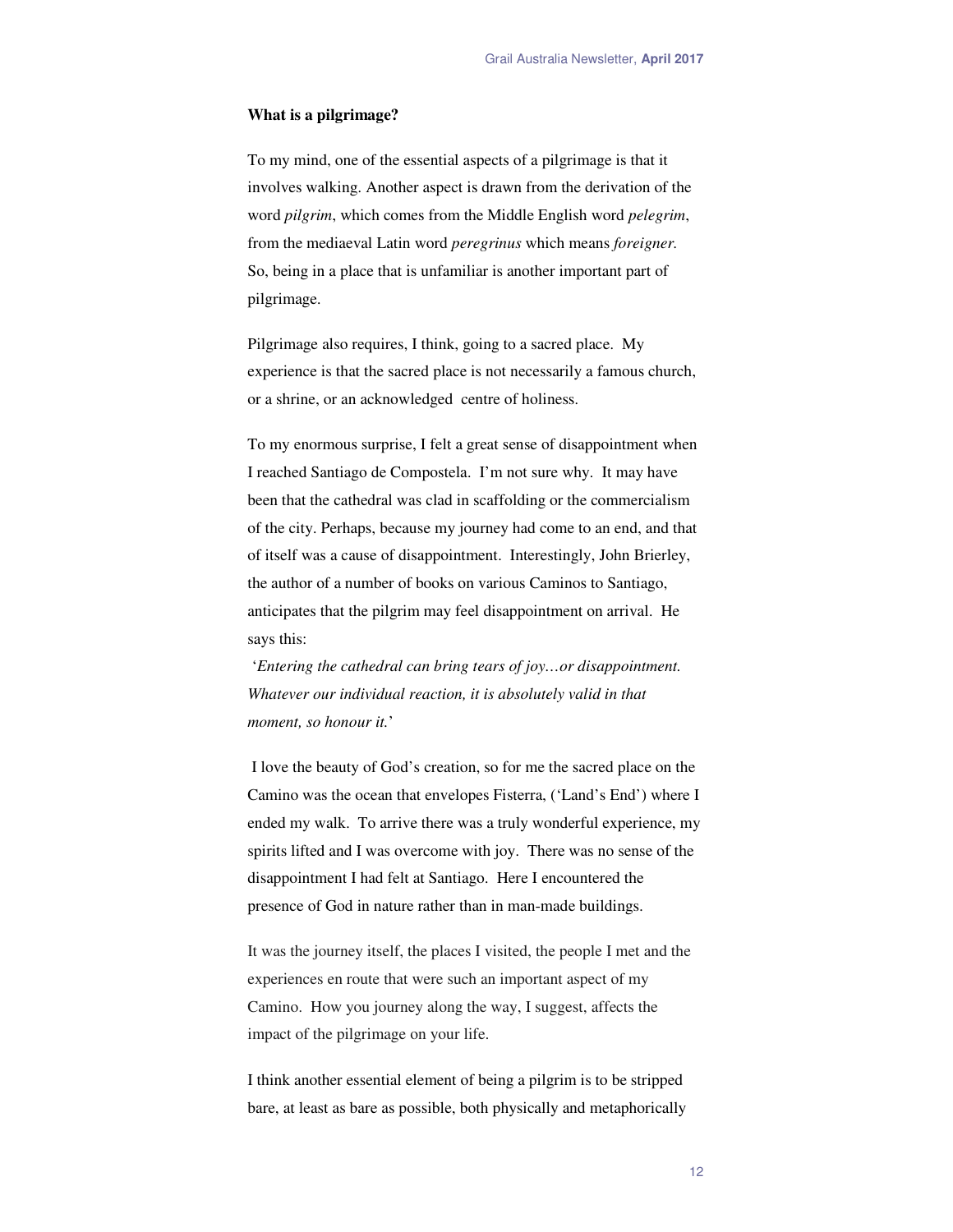speaking. I did the Camino, walking about 900 kilometres across Spain, carrying a haversack that weighed, without food and water, less than 8 kilograms. I also tried, generally successfully, to stick to a budget of  $\epsilon$ 30 per day, about the equivalent of \$45, which included breakfast, lunch, dinner, accommodation and a well-deserved beer at the end of a long walking day. Why was it important to stick to a budget? I wanted to keep it simple but I also wanted to honour those who had gone before me – the innumerable pilgrims through the centuries for whom the Camino was far from a lavish experience. Being stripped bare physically also enables one to be open more easily to the Spirit; and to contemplate and meditate as one walks. Presumably this was the experience of Jesus who went with nothing into the desert to pray. He went, not with fanfare and majesty, but in simplicity. It is much harder to be open to the Spirit if you are surrounded by comfort and riches, would you not agree? It is also hard to reflect if you are preoccupied with the weight on your back!

#### **My experience of making a pilgrimage from five aspects**

I felt the effects of the pilgrimage, probably in this order of significance: spiritually, socially, ecologically, religiously and physically.

What do we understand by 'spiritual' or 'spirituality'? I am a fan of Ronald Rolheiser, Canadian-born theologian. He says this:

'Spirituality is about what we do with the fire inside of us, about how we channel our eros. And how we do channel it, the disciplines and habits we choose to live by, will either lead to a greater integration or disintegration within our bodies, minds and souls, and to a greater integration or disintegration in the way we are related to God, others, and the cosmic world'. (*The Holy Longing: The Search for a Christian Spirituality)*

So how was the Camino a spiritual experience for me? Getting up each morning and putting on your shoes and walking, walking for days and weeks, sometimes in considerable pain with blisters or tendonitis, says something to me about the channelling of the fire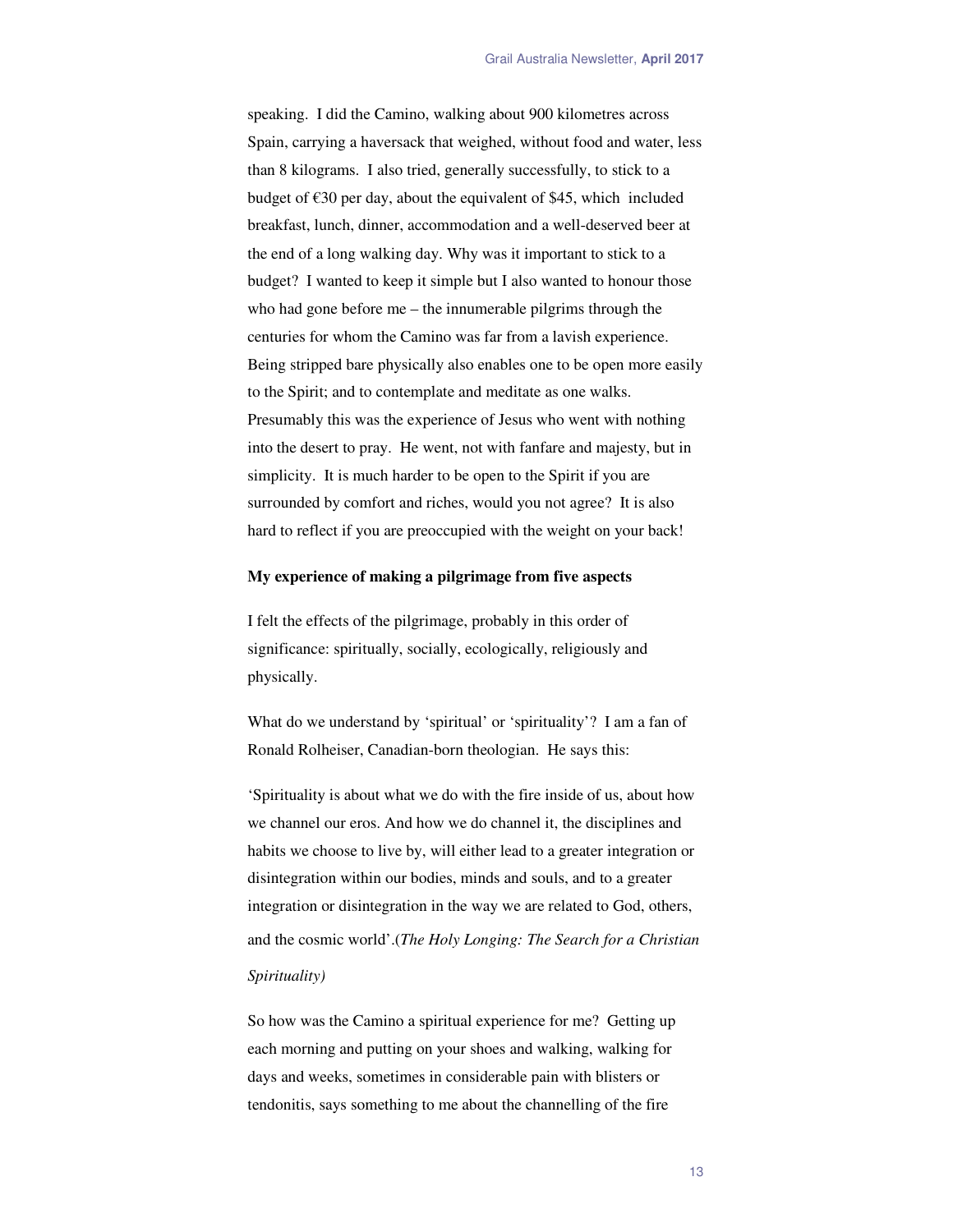within. I found walking deeply meditative and the sound of my poles on the ground rhythmical and musical. The Spirit was singing. I found myself singing, usually old hymns we were taught at school.

Rolheiser speaks of integration in the way we are related to others. Every day without fail something happened to me that I believe was a sign of the Spirit at work: a lady at Torres de Rio dropping me a *baretta* from her first floor balcony when I could not find a bread shop; Andreas, the Dutch Knight of Malta offering me a soothing and refreshing drink; the lady in the shop just out of Léon who gave me a bottle of red wine after I had only spent  $\epsilon$ 2.75 for some food; the man in the shop at Pamplona who saved my Camino by getting me into a pair of light, soft and comfortable walking shoes, packed my boots for me and told me how to deal with the intricacies of Spanish Post Offices. So many pilgrims I spoke to had experiences which enriched their lives, which suggests to me that the Spirit is alive and well on the Camino.

Reflecting on the social impact of the Camino, I recall the wonderful people I met on the way. I made two good friends I believe: Jean, from France and Anna, a deeply spiritual woman who denies any religious belief, from Italy. The three of us walked together for many days. When someone stole my walking poles I was absolutely devastated, but both Jean and Anna kept me company for two days, walking beside and behind me and encouraging me. I am not sure what I would have done without them. Jean waited on the outskirts of Santiago for two days so that we could walk in to the city together. Anna arrived the day after me. I plan to see them both in June-July when Tricia and I will be in Europe. But there were so many others, such as Pierre from Quebec walking with a close family relative; Mia, a young German woman, who walked with me for the last nine days of the Camino; and an amazing Dutch couple in their 70s, Lucas and Sara, who had walked from their home in Holland to Santiago, and then on to Fisterra. I am blessed to have a gift of languages and was in paradise speaking five languages every day, French, Italian, German, Spanish and occasionally English. This, of course, greatly enriched the social experience of the Camino for me.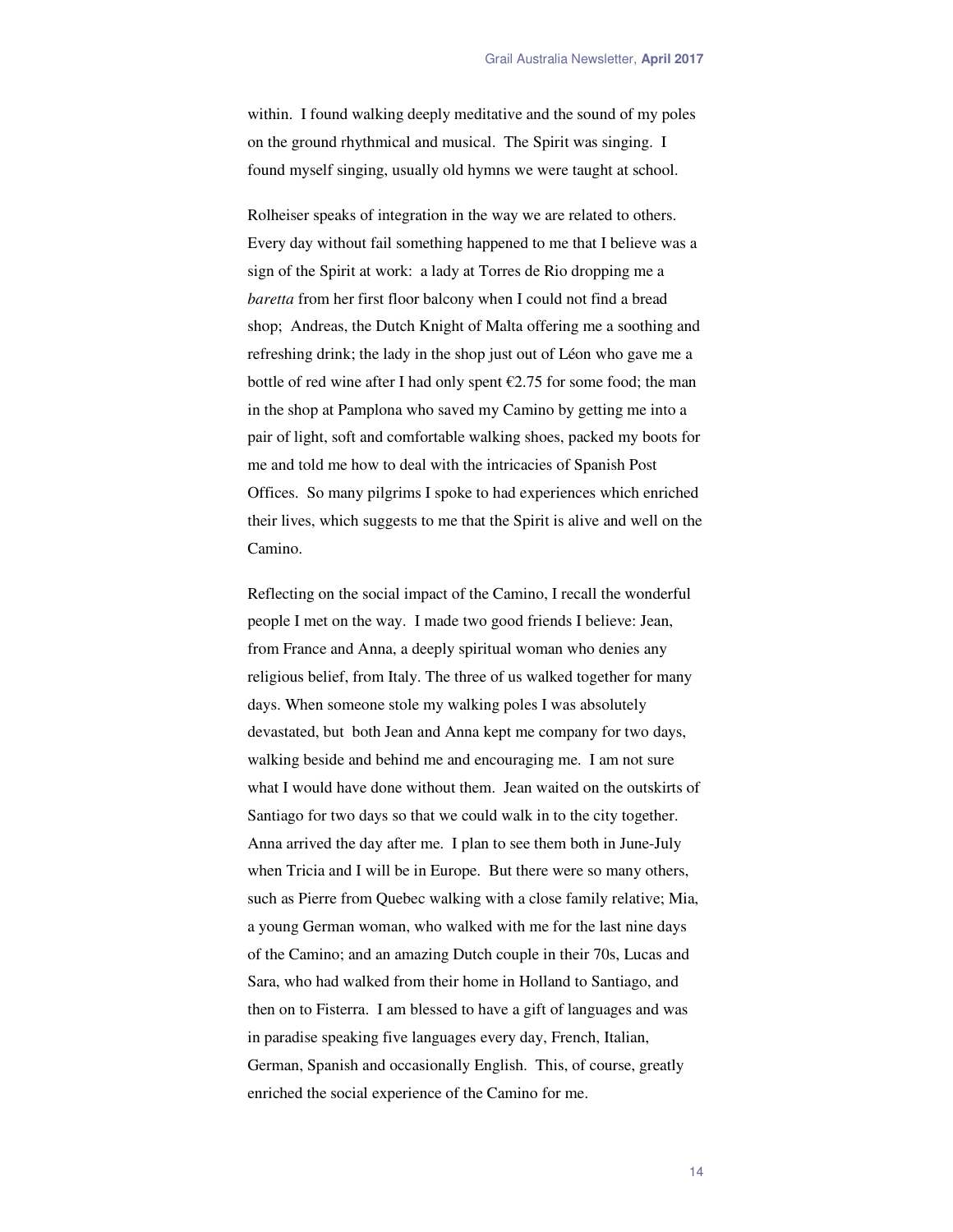What a stunningly beautiful country Spain is, not to forget the first day of walking in France across the Pyrenees -- some of the most lovely countryside I have ever seen. I delighted in a series of the most spectacular sunrises and in the wonderful abundance of farms of grain and stock, of fields of olives and vines laden with grapes. But I was deeply distressed that there were so many people walking the Camino with little or no respect for our common home, Mother Earth. Rubbish and bodily waste just deposited anywhere. I thought, if people on the Camino are treating the beautiful and sacred path in this way, what hope for humanity? And I remembered the words of Pope Francis in *Laudato Si':*

'*This sister [the earth] now cries out to us because of the harm we have inflicted on her by our irresponsible use and abuse of the goods with which God has endowed her. We have come to see ourselves as her lords and masters, entitled to plunder her at will…This is why the earth herself, burdened and laid waste, is among the most abandoned and maltreated of our poor; she "groans in travail" (Rom 8:22)'.*

For most, the *Camino Frances* is a Christian pilgrimage, especially for Catholics. In 2015, about 92% of pilgrims gave 'religious' as their reason for following the Camino to Santiago, with fewer than 8% saying 'not religious'.

For me, being able to participate in a pilgrims' Mass after walking each day was very special. On almost every occasion the priest would call to the front of the congregation those who were pilgrims. We received a special pilgrims' blessing and sometimes were given a beautiful and thoughtful memento of our stay in the particular town. At Hontanas, I was given a beautiful cross, which I treasure and now wear daily. Here I also found a Spanish-English text of the Mass. I now use it once a month here in Sydney when I take an elderly Venezuelan woman to a Spanish Mass at Mascot.

15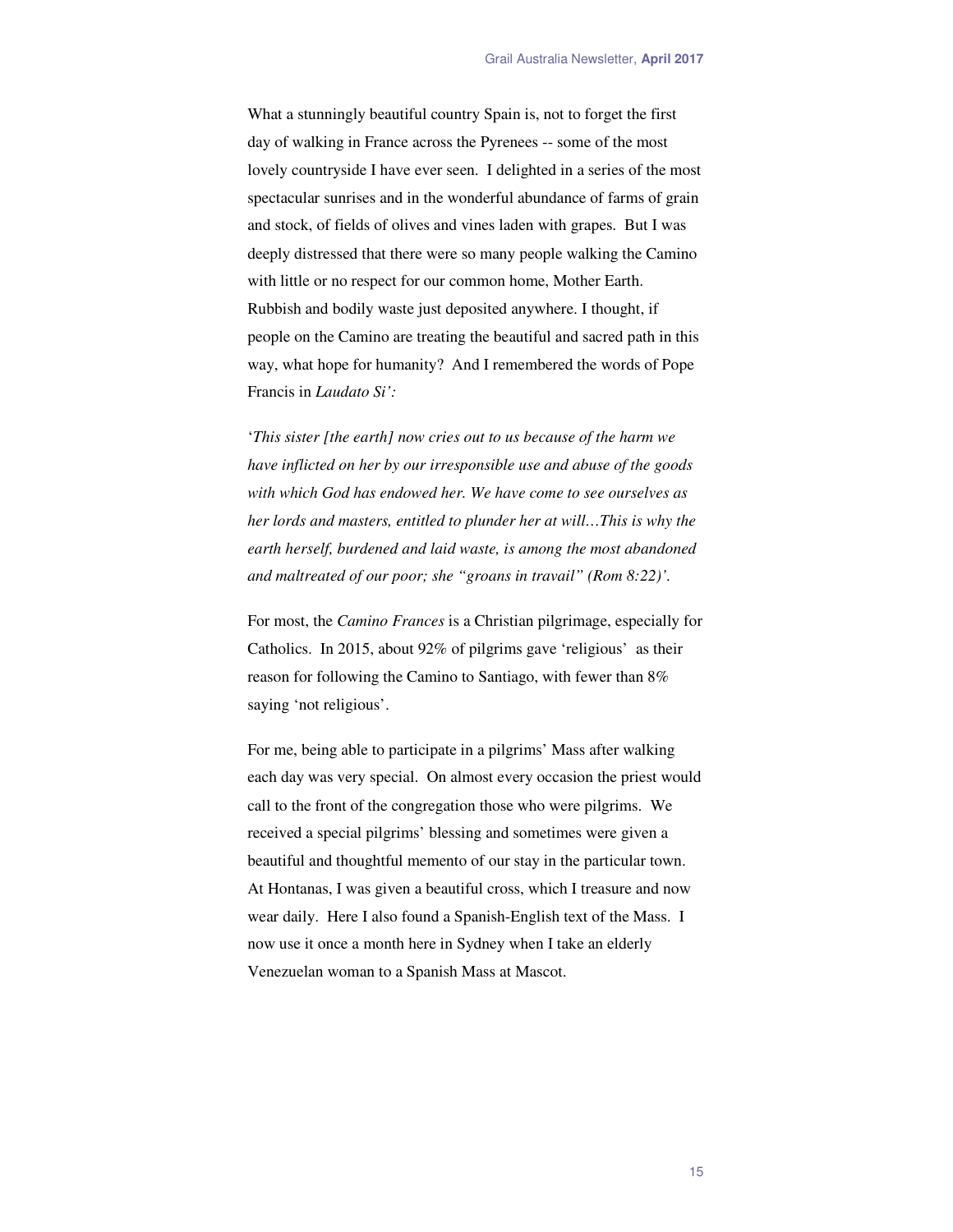

Finally, walking the *Camino Frances* is hard, very hard. Walking 20- 30 kilometres every day, day after day, is very challenging, especially since it is far from flat terrain. In one day, the path rose to 1,450 metres. Most accidents occur coming downhill. Understandably, you are elated to reach the top, but also fatigued and you drop your guard a little. I passed at least 12 memorials to people who had died on the Camino, the saddest being one day from Santiago. I also developed blisters that needed dressing every morning (and sometimes during the day!) and that lasted for about two weeks. Near Atapuerca, you have to walk over very large flint stones; the track is basically one of rocks and boulders. The last big climb is to Ocebrero, 1,000 metres straight up, hard going after walking for 3 weeks, but, oh so rewarding! The sunrise and the views were stunning. My response to the physical demands of the Camino was one of gratitude. I gave thanks to all my forebears for the body and genes they had given me.

Indeed, at the end of my Camino I felt profoundly grateful for all that I have. At times along the way I felt overwhelmed with love. I don't understand why I am so fortunate, but I know that the gift of the Camino is not for some self-serving purpose. It is spurring me into action: to care for our common home, Mother Earth, and for those less fortunate. What course the Spirit takes, only time will tell.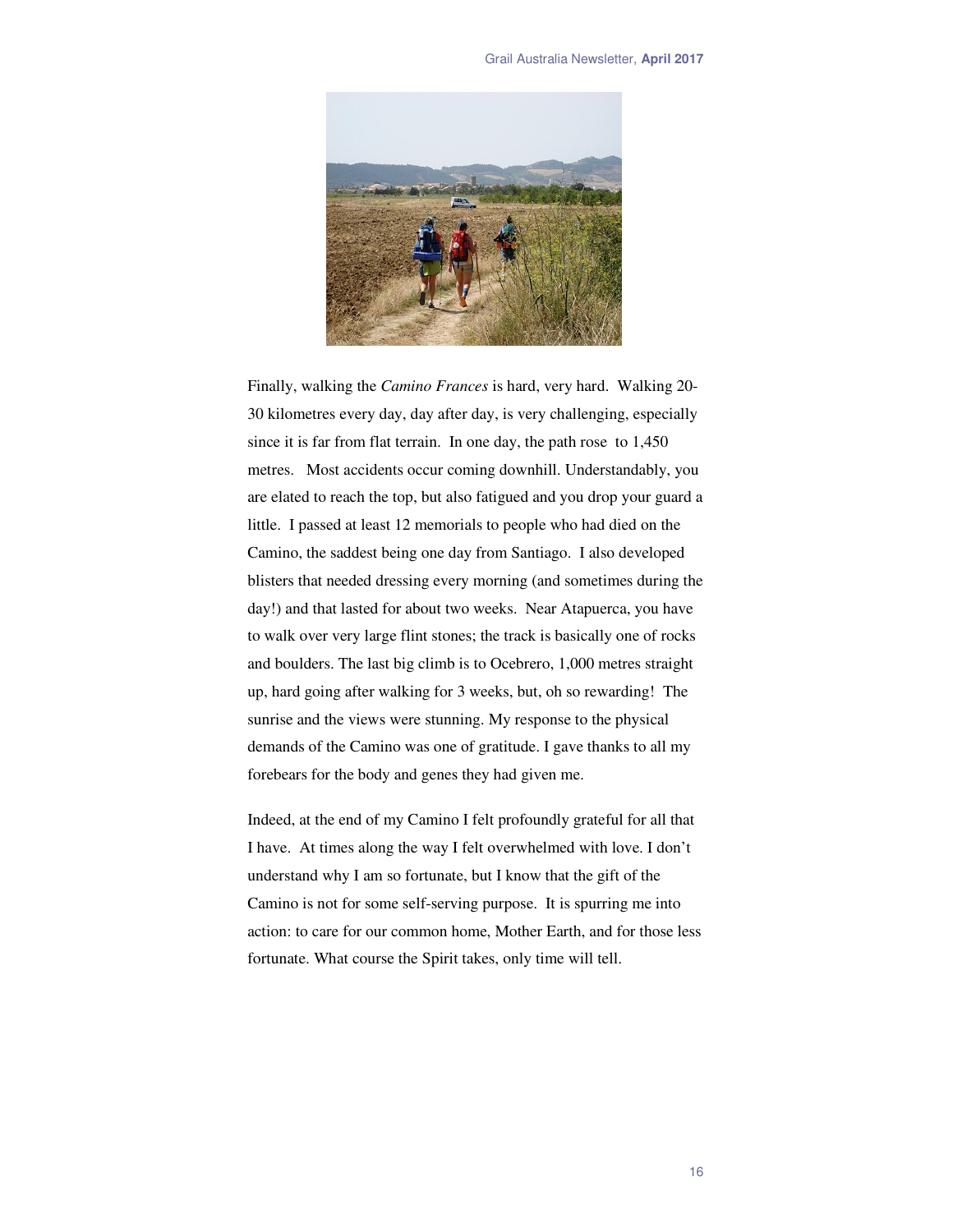# **Excerpts from IGNATIUS THE PILGRIM**  Andrew Bullen, SJ

*Ignatius the Pilgrim* is a poem consisting of several cantos interspersed with *Annotations*, three-line reflections on being a pilgrim We are a pilgrim people and these short verses offer us a creative stimulus to reflection on our spiritual journey.

## **ANNOTATIONS**

1. For pilgrims (always limping),

strolling, walking, running

are exercises in love, in prayer.

2. Stripped of possessions and home,

a pilgrim can only travel light.

Grace and a pilgrim's staff take your weight.

3. Footfall after footfall, weary

or fresh, a pilgrim never walks alone:

Christ the Lord is beside you on the way.

4. The imperatives of walking: start again,

faster, turn here, stop, go back, keep moving,

whittle the heart into prayer and love.

5. Places are made holy by their story,

the spirit in which you journey to them,

receive their gift, and leave them.